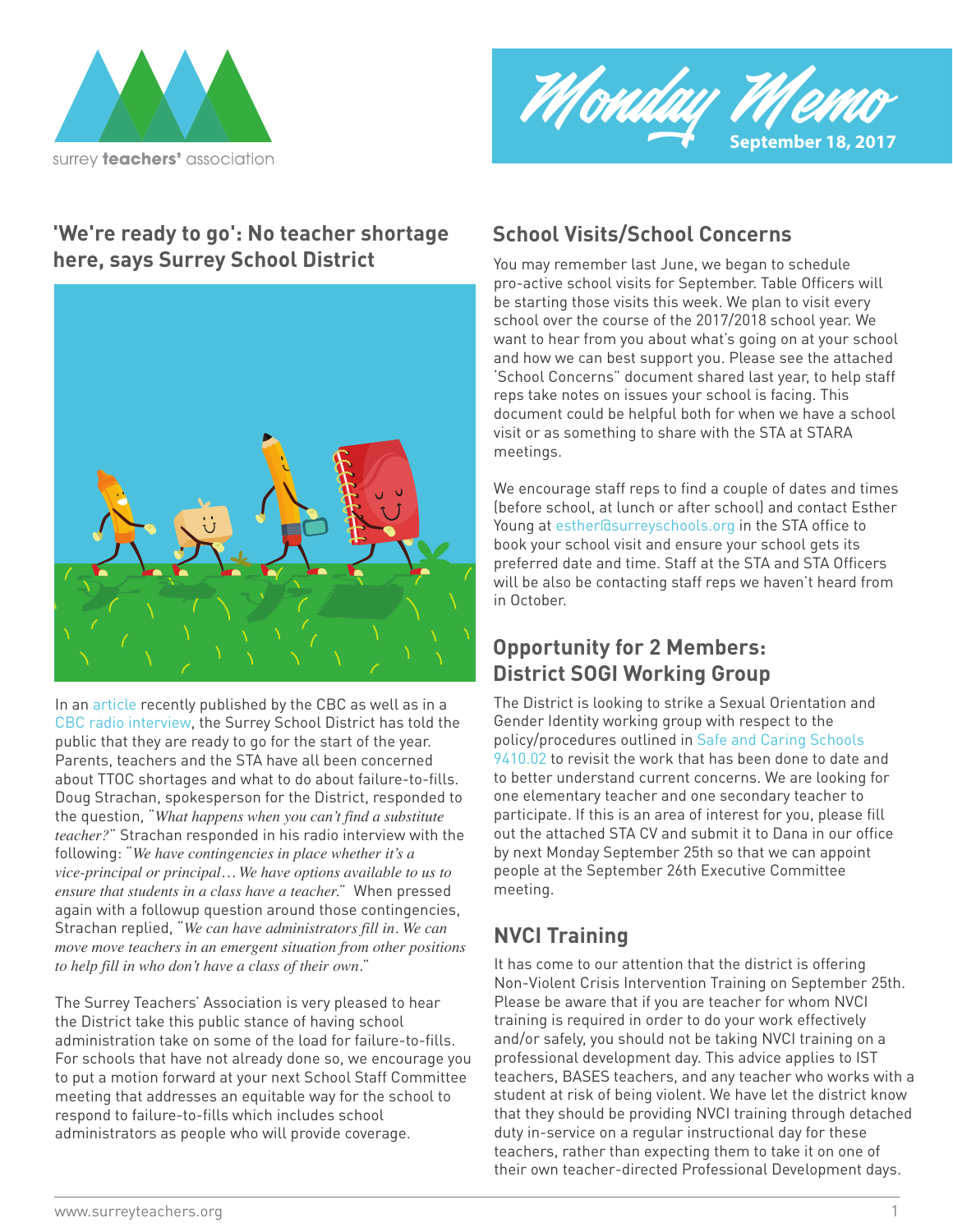

## **SAVE THE DATE! World Teachers' Day is coming up on October 5th!**

On Thursday, October 5th, as in previous years, your STA will be hosting a World Teachers' Day Celebration. Last year, we successfully held a celebration at two locations; this year we're aiming to expand that to three or four location! Appies will be provided, and your 1st drink is on us! There will be prizes & giveaways. Stay tuned for more details to come.

# **Recovery of Lost Preparation Time**

Under the collective agreement, the remedy for lost prep time for contract teachers (as opposed to TTOCs) is to receive prep recovery. Unrecovered prep carries over to the following year. There is no entitlement to money for lost prep; although the District has occasionally paid out unrecovered prep on a without-prejudice basis, it is declining to do so at the moment.

The District is making an effort to dispatch PTOCs and TTOCs to schools this month to provide prep recovery, because demand for TTOCs is lower than it will be at other times this year. Please note, however, that the employer cannot compel you to take your recovered prep at a time when you don't want it. Article D.4.9.c. says "*The employee shall be entitled to compensatory preparation time at a time agreed to as convenient to the school administration and the employees concerned.*" As the language indicates, the time must be agreed to by both the teacher and the school. Our suggestion is for members to identify some possible times for prep recovery, and discuss the matter with admin to see whether it can be arranged.

## **Ensure Teacher Regulation Branch has up-to-date contact information!**

We have had members encounter difficulty when they did not receive communications from the TRB (for example, to get their fingerprints done) because the TRB did not have the member's current address. Missing such communications can potentially result in the suspension of your teaching certificate. To verify your current information with the TRB, go to this website:

https://www.bcteacherregulation.ca/CertificateHolders/login.aspx

## **Coming Your Way: The Foundational Skills Assessment (FSA)**

The previous government made the decision to conduct FSAs this fall. The BCTF has pushed consistently for the government to mask test data to avoid harm to students, teachers, and schools (e.g. through the Fraser Institute rankings). The BCTF repeated these concerns in a meeting last week with the new Deputy Minister of Education. However, although the Deputy Minister expressed interest in working with the BCTF to address privacy concerns, he made no firm commitment, and stated that the FSAs will proceed this fall as planned. As in recent years, the BCTF will be encouraging parents to opt out of the FSAs.

To facilitate our communications with parents of Grade 4 and 7 students about the test, could ELEMENTARY STA REPS please send the following information to: Esther Young at esther@surreyteachers.org

•the dates when the FSA test will be held at your school; •the number students at your school in Grades 4 and Grade 7;

•a rough estimate of languages spoken at home for the Grades 4 and 7 students (e.g. Punjabi 40%. English 30%, Mandarin 30%).

# **Curriculum Change Feedback Survey**

For the past several years, British Columbia has been in an intensified period of curriculum change. The BCTF wants to know your thoughts on the proposed direction of curriculum change, as well as the resources, time, and support needed for implementation.

By providing your feedback by October 2, you will help us to develop a deeper understanding of the state of curriculum change across the province, and shape the Federation's priorities for supporting members in relation to curriculum change. The results will be used to help teachers and the BCTF make critical assessments of curriculum change over time and advocate for a teacher-led process that enhances public education in BC. This includes working to get you the resources, time, and support you need for the 2017–18 school year.

http://questionnaire.research-recherche.net/f/s.aspx?s=E3 D8E872-93FC-475E-BF50-FAD39365AE18



**What if Staff Meetings are scheduled on Pro-D days?**

September 25th is our first non-instructional day of the year. For some schools, the principal has designated it as the one admin-directed non-instructional day of the school year. For other schools, it is a teacher-directed Pro-D Day. The STA has not planned any professional development activities for this first day.